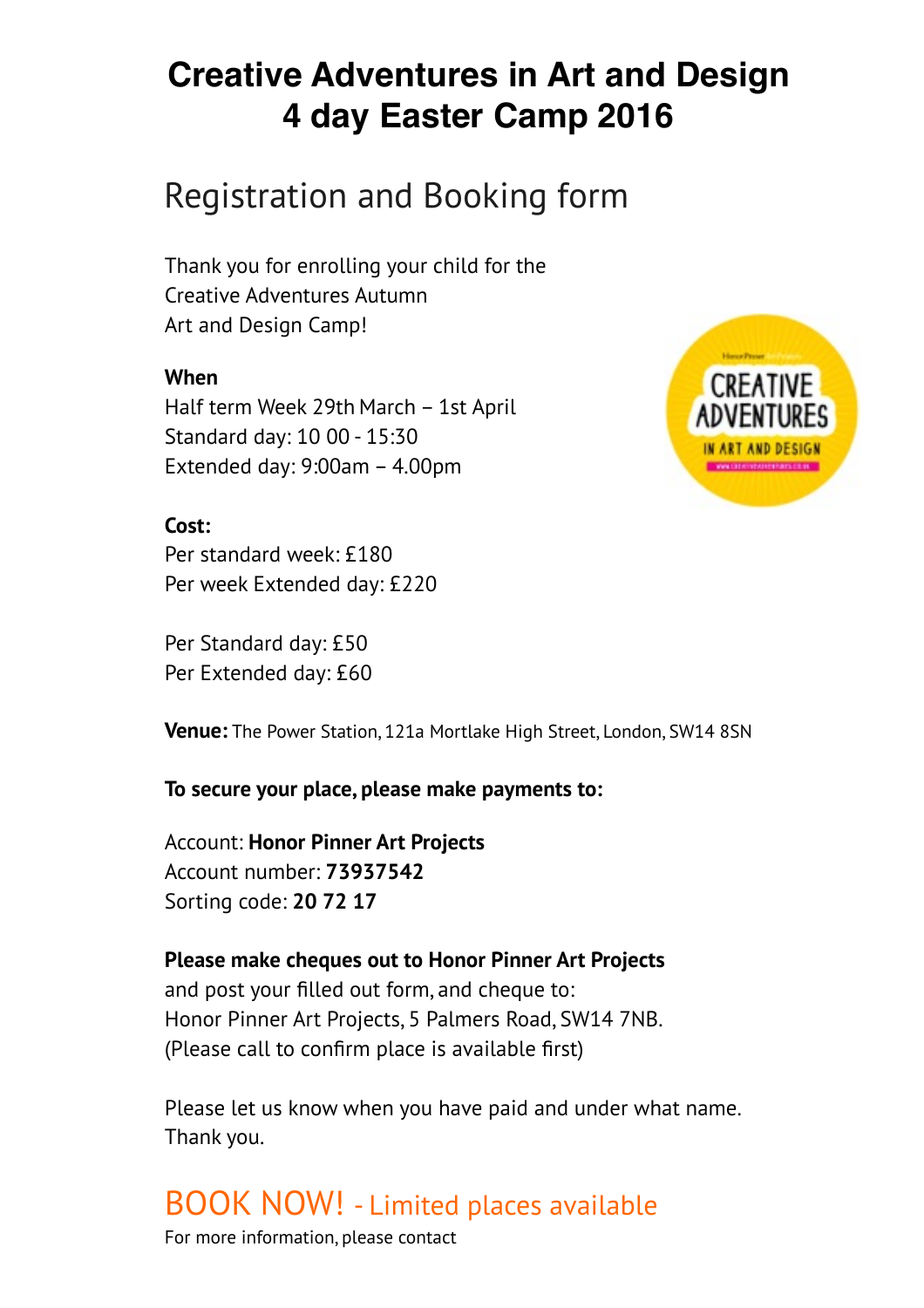### [honor@honorpinner.co.uk](mailto:honor@honorpinner.co.uk)

07946 353 958

### **Parent/ Guardian details**

| Title             |  |
|-------------------|--|
| <b>First name</b> |  |
| <b>Surname</b>    |  |

### **Address**

| <b>Address Line</b>                   |  |
|---------------------------------------|--|
| <b>Address Line</b><br>$\overline{2}$ |  |
| <b>Address Line</b><br>$\overline{3}$ |  |
| <b>County</b>                         |  |
| <b>Postcode</b>                       |  |

| <b>Email</b><br>address |  |
|-------------------------|--|

| Home Tel. | <b>Mobile Tel.</b> |  |
|-----------|--------------------|--|
| No        | <b>No</b>          |  |

| <b>Work Tel. No</b>                        |                                 |                                         |  |
|--------------------------------------------|---------------------------------|-----------------------------------------|--|
|                                            | <b>Emergency Contact Tel.No</b> |                                         |  |
| <b>Emergency</b><br><b>Contact</b><br>name |                                 | <b>Relationship to</b><br>child         |  |
| <b>Childs</b><br>doctors<br>name           |                                 | <b>Child's Doctors</b><br><b>Tel No</b> |  |

**How did you hear about Creative Adventures Summer Art and Design Camp?**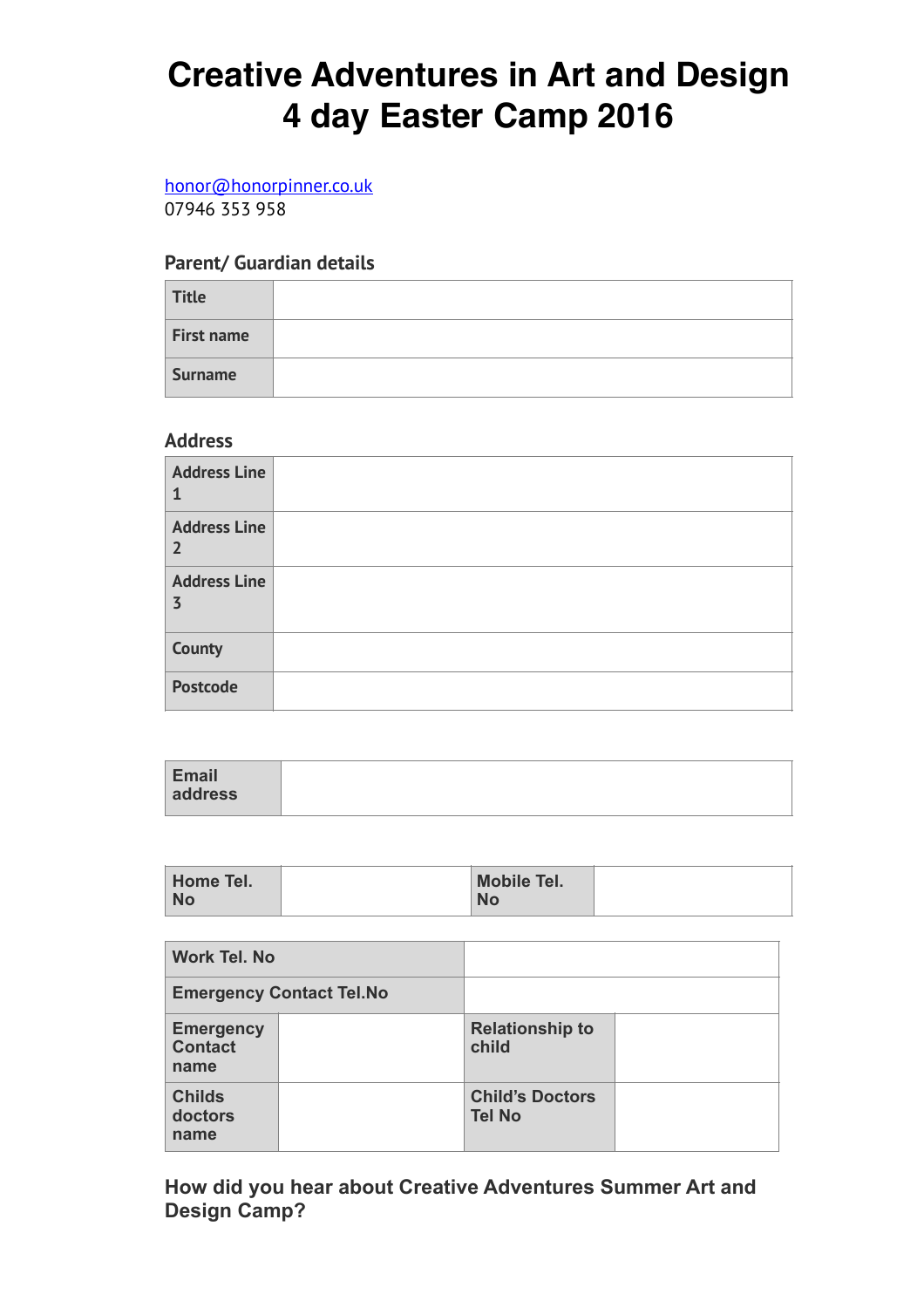| <b>Word of Mouth</b>                        |  |
|---------------------------------------------|--|
| School advertisement, if so<br>which school |  |
| <b>Poster in school</b>                     |  |
| <b>East Sheen Village Website</b>           |  |
| <b>School Newsletter</b>                    |  |
| Other, please specify                       |  |

| <b>Name of Child 1</b>                                                                               |  |
|------------------------------------------------------------------------------------------------------|--|
| Anything else we should<br>know about your child?<br><b>Medical conditions?</b><br><b>Allergies?</b> |  |
| <b>Childs Age and Date of</b><br><b>Birth</b>                                                        |  |
| <b>Childs School</b>                                                                                 |  |

| Name of Child 2                                                                                      |  |
|------------------------------------------------------------------------------------------------------|--|
| Anything else we should<br>know about your child?<br><b>Medical conditions?</b><br><b>Allergies?</b> |  |
| <b>Childs Age</b>                                                                                    |  |
| <b>Childs School</b>                                                                                 |  |

**Please put an X next to the day/ days or week attending.** 

| <b>Half term week</b> | Standar   Extend   Cost<br>∣ d dav | $ $ ed Day |  |  |
|-----------------------|------------------------------------|------------|--|--|
|-----------------------|------------------------------------|------------|--|--|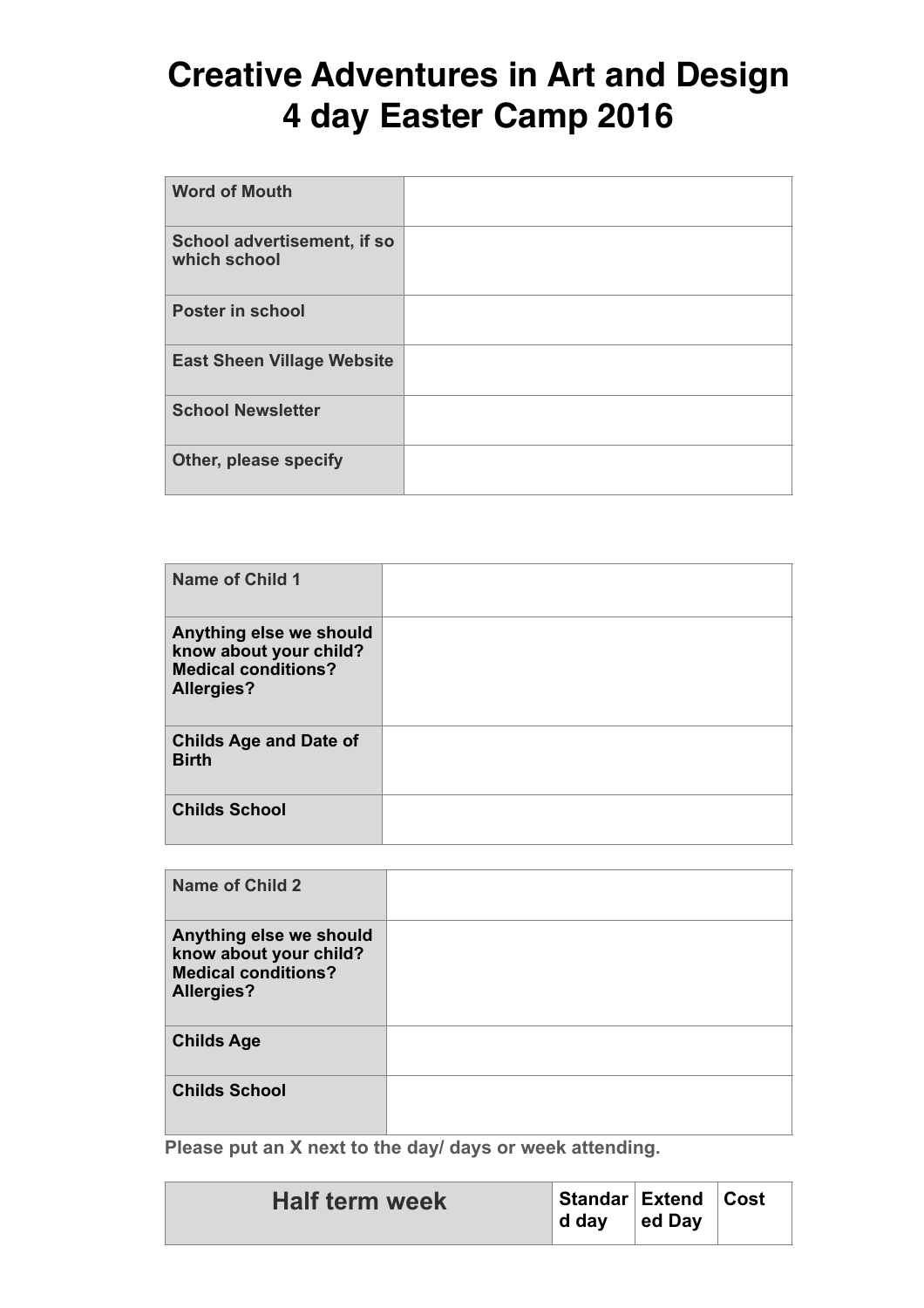| The WHOLE WEEK 29th - 1st April 2016                                                                                                                                                                                     |  |   |
|--------------------------------------------------------------------------------------------------------------------------------------------------------------------------------------------------------------------------|--|---|
| Tuesday 29th March 2016 - Mixed Media<br>workshop                                                                                                                                                                        |  |   |
| Wednesday 30th March 2016 - Lantern<br>workshop                                                                                                                                                                          |  |   |
| Thursday 31th March - Animation<br>(Please note this workshops is only suitable for<br>children who have photographic permission. The<br>finished animation will be broadcast on you tube,<br>Facebook and other media.) |  |   |
| Friday 1 <sup>st</sup> April - Printing                                                                                                                                                                                  |  |   |
| Please enter total cost for the week<br><b>A</b>                                                                                                                                                                         |  | £ |

We would like to visit the small local park/ green, which is 100 metres up the road for our lunch- weather and time permitting. There will be supervision at all times.

Please tick the box if you agree or disagree.

| I Agree | I Disagree |  |
|---------|------------|--|

Please provide your children with a healthy packed lunch, snacks and drinks.

**Before proceeding with your registration, you must agree with our terms and conditions. Please see on next page.** 

Please tick Please tick this box to agree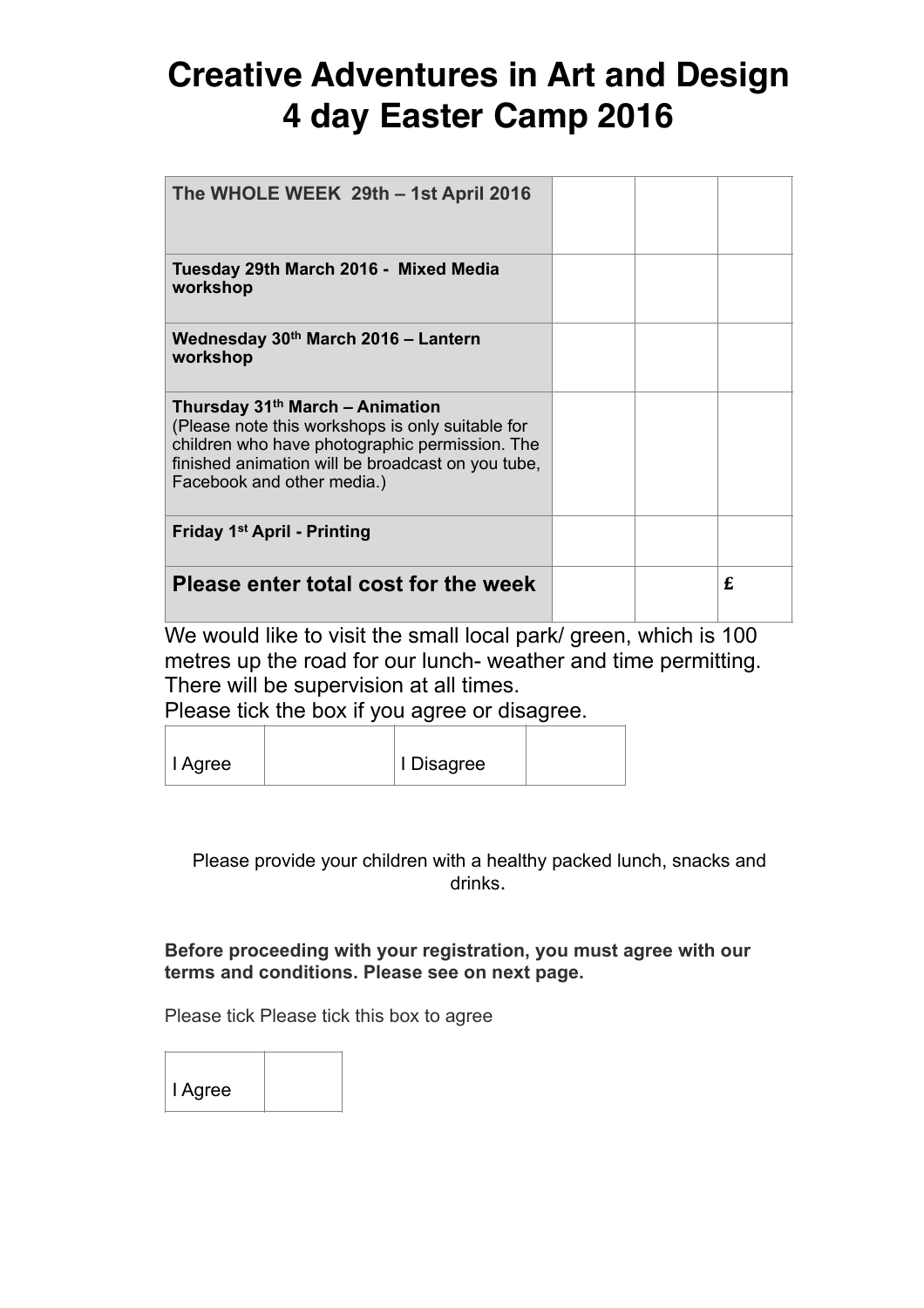## [www.creativeadventures.co.uk](http://www.creativeadventures.co.uk)

Any questions please call contact: Honor Pinner: [honor@honorpinner.co.uk](mailto:honor@honorpinner.co.uk) 07946 353958

### **Photographic and consent form by Honor Pinner Art Projects**

### **Images of Children – Usage form**

|  |  |  |  |  | Name of Child's parent or guardian: |
|--|--|--|--|--|-------------------------------------|
|--|--|--|--|--|-------------------------------------|

#### **Name of Child**

There will be occasions when we wish to take photographs of children during our workshops. We may wish to use those images in our documentation, as well as on our website, and publicity.

To comply with the Data Protection Act 1998, we need your permission before we can reproduce photographs or broadcast any recordings of your child. Please answer questions 1 to 4 below, then sign and date the form where shown.

### **Please return the completed form to Honor Pinner Art Projects.**

#### **Please circle yes or no**

1. May we use your child's photograph in the documentation that Honor Pinner Art Projects produce for promotional purposes? Yes/ No

2. May we use your child's image on our website: Honor Pinner Art Projects/ Creative Adventures?

### **NB: Please note that most media have websites.**

#### **I have read and understood the conditions of use below**

Sign Here

Names (in block capitals)

**Date** 

**Conditions of Use**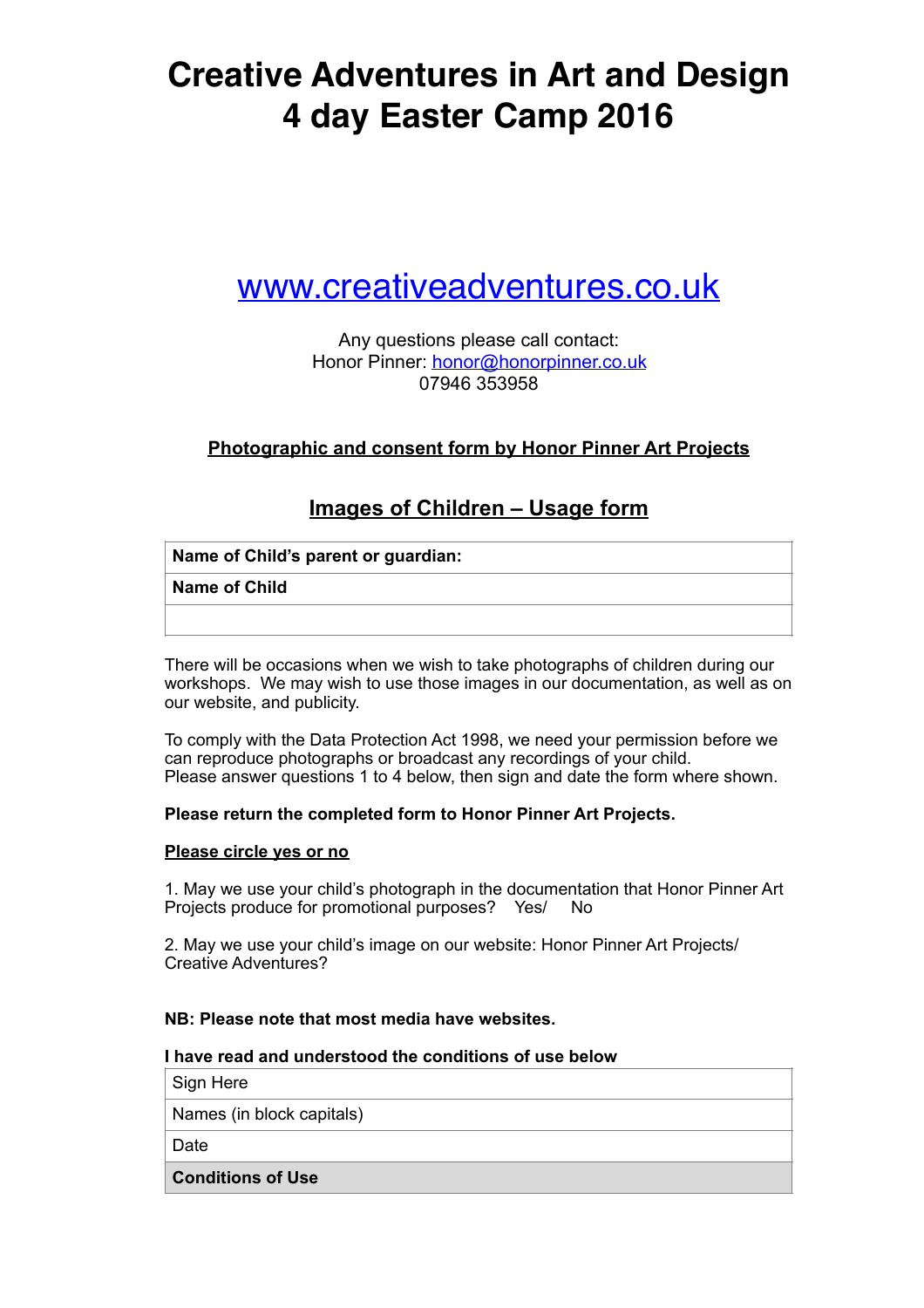- 1. This form is valid for 5 years from the date you sign it. The consent will automatically expire after this time.
- 2. We will not use personal details or full names (which means first name and surname) of any child or adult in a photographic image or video, on our website, in our documentation.
- 3. We will not include personal e-mail or postal addresses, or telephone or fax numbers on video, on our website or in any school documentation.
- 4. If we use photographs of individual children, we will not use the name of that child in the accompanying text or photo caption.
- 5. We may use group photographs or footage with very general labels, such as 'family fun session' or 'making Christmas decorations'
- 6. We will only use images of children who are suitably dressed.

### **Please return the completed form to honor@honorpinner.co.uk**

#### **Terms and Conditions**

These terms and conditions refer to Creative Adventures in Art and Design Camp for children taking place on Weeks  $3^{rd}$  to the 6<sup>th</sup> of August and from the  $24^{th}$  to the  $28^{th}$  August 2015.

Creative Adventures is an event owned and organized by Honor Pinner Art Projects in partnership with the Power Station and Achieving for Children

- **1. Acceptance of Terms and Conditions**
- 1.1. The terms shall be considered accepted by the Parent/Carer upon the payment of the Fee

#### 2. Bookings

Bookings are accepted on a first-come, first-served basis and must be accompanied by full payment of the course fee. Any bookings received without payment will not be deemed valid until payment is received in full. We require all places on Creative Adventures courses to be booked prior to the course commencing, to ensure correct staff-to-children ratios are met. Registration on the day may be accepted depending on the availability of places, but we cannot guarantee a place so please have alternative arrangements ready.

- **3. Fees and Payment**
- 3.1. The Parent shall pay the Fee to Honor Pinner Art Projects prior to the child participating in the day. This can be online in which case details are on the booking form or by cheque, made payable to Honor Pinner Arts Projects and sent to: Honor Pinner Art Projects, 5 Palmers Road, SW14 7NB.
- 3.2. The Fee is non-refundable except In the event of a serious illness/accident where the days will be completely missed. Honor Pinner Art Projects may request a medical certificate to be produced.

#### **4. Cancellation and refund policy**

Honor Pinner Arts Projects may cancel this contract before the start of the event. In such event Honor Pinner Art Projects will refund any attendance fees.

#### **5. Returned payments**

Payments returned by the bank are subject to bank charges. Any bank charges incurred by Honor Pinner Art Projects as a result of returned payments must be paid in full by the customer, in addition to the original booking fee.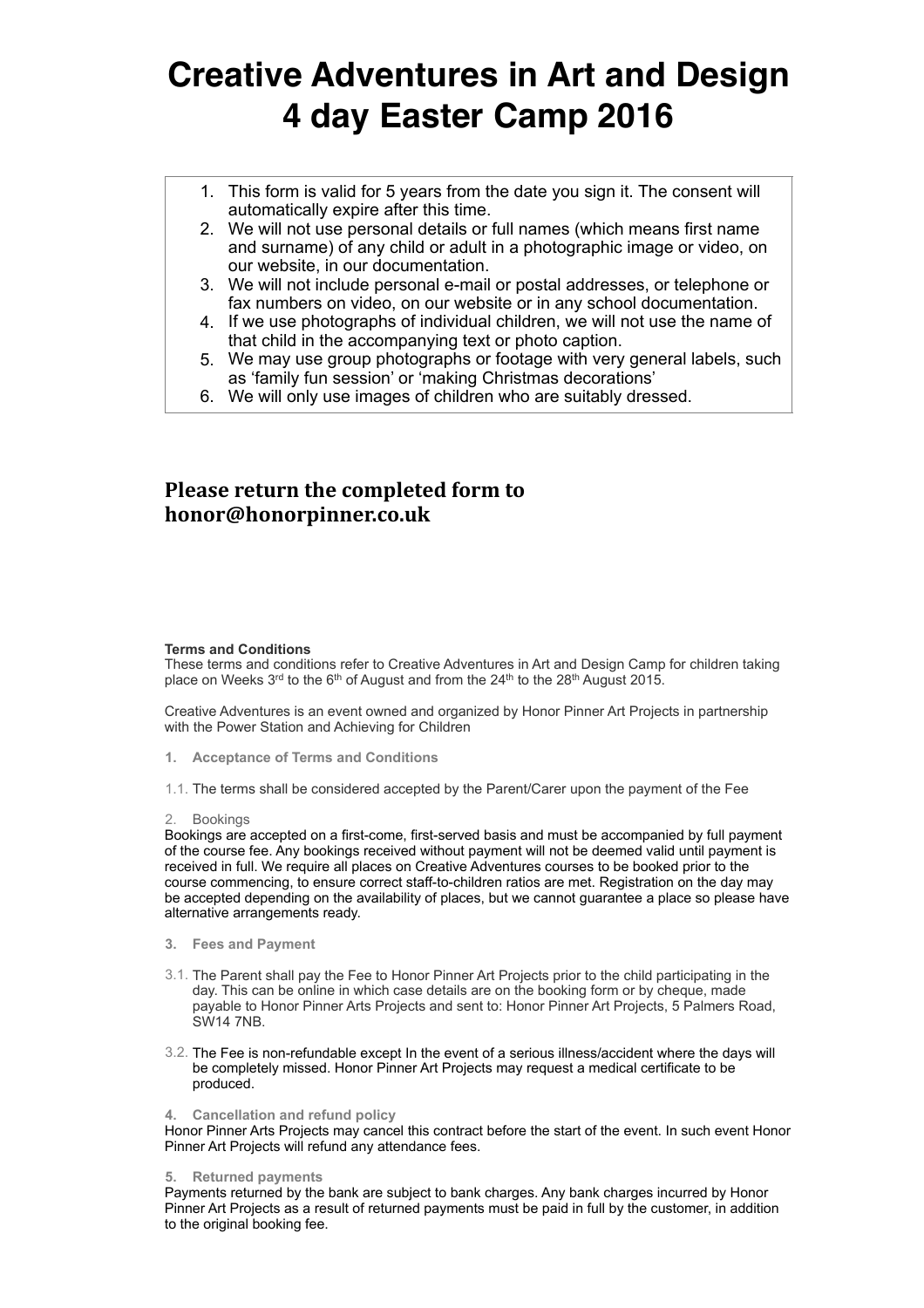Honor Pinner Art Projects does not accept any liability for bank charges you may incur if a post-dated cheque is processed. Due to the high volume of payments received, the responsibility rests firmly with the customer to ensure all payments are valid at the time of booking.

#### 6. **Parent's Responsibility.**

The Parent acknowledges that the information set out in the booking form (whether or not completed and/or signed by the Parent) is accurate in all material respects and that the Parent will inform Honor Pinner Art Projects of any changes immediately.

7. **Health-** The Parent shall inform Creative Adventures staff of any medical condition physical or behavioural, or injuries that the child may have, prior to the start of the event. If there are any health concerns that may affect participation at Creative Adventures Summer Art and Design Camp, it is advisable that a GP's advice is sought.

#### 8. **EpiPen guidelines**

Creative Adventures Staff are not qualified to administer EpiPens. However, they are permitted to do so if we receive written permission from the parent/quardian. The parent/quardian must state in the letter that permission is given to administer the EpiPen but that they fully understand that staff may not be qualified to do so and that they (the parent/guardian) accept full responsibility.

#### **Medical conditions and allergies**

The parent/guardian must state on the booking form any medical condition or allergies their child has, or any relevant background information that Creative Adventures staff need to be aware of while their child is attending an Creative Adventures course.

#### **Medication**

The parent/guardian must give written consent for the administration by Creative Adventures staff of prescribed medication.

#### **Emergency First Aid**

The parent/guardian gives consent for Creative Adventures staff to administer emergency first aid and seek professional medical help where necessary

**Lost property** Please ensure children do not bring valuable toys or belongings when attending Creative Adventures courses. Creative Adventures cannot accept liability for lost, stolen or damaged items. Please ensure clothing and other belongings are clearly labelled with the child's name to help us return unclaimed items. Lost property will be kept at the Power Station office for a period of three weeks after the end of the course. If items are still unclaimed after this period, Creative Adventures will distribute them to local charities.

#### 9. **Arrival**

Parents/guardians should ensure children arrive no earlier than 10 minutes before the designated start time for the day/session. We are unable to take responsibility for children who arrive earlier.

#### 10. **Departure**

Parents/guardians should arrive at least five minutes before the designated end time for the day/ session. No child will be able to leave the premises without a parent/guardian unless written notification is received before the start of course detailing suitable alternative arrangements.

#### **11. Late collection fee**

Honor Pinner Art Projects reserves the right to charge additional fees for late collection of children at a rate of £3.00 per child for every period of 15 minutes that elapses after the appointed collection time.

#### **12. Discipline**

In the event that Creative Adventures Summer Art and Design Camp determines the behaviour of a child and/or the Carer to be unacceptable, Creative Adventures Summer Art and Design Camp shall be entitled to exclude the child and the Carer (or either of them) from the event and Premises.

13. The standard of behaviour which is to be regarded as unacceptable at the event shall be determined by Honor Pinner Art Projects -Creative Adventures Summer Art and Design Camp but shall include damage to property, disruptive behaviour, and aggression towards the workshop leaders/ youth workers or other pupils.

#### **14. Exclusion of Liability**

The Parent agrees (for and on behalf of the Parent and the Pupil) that any claim by the Parent or the